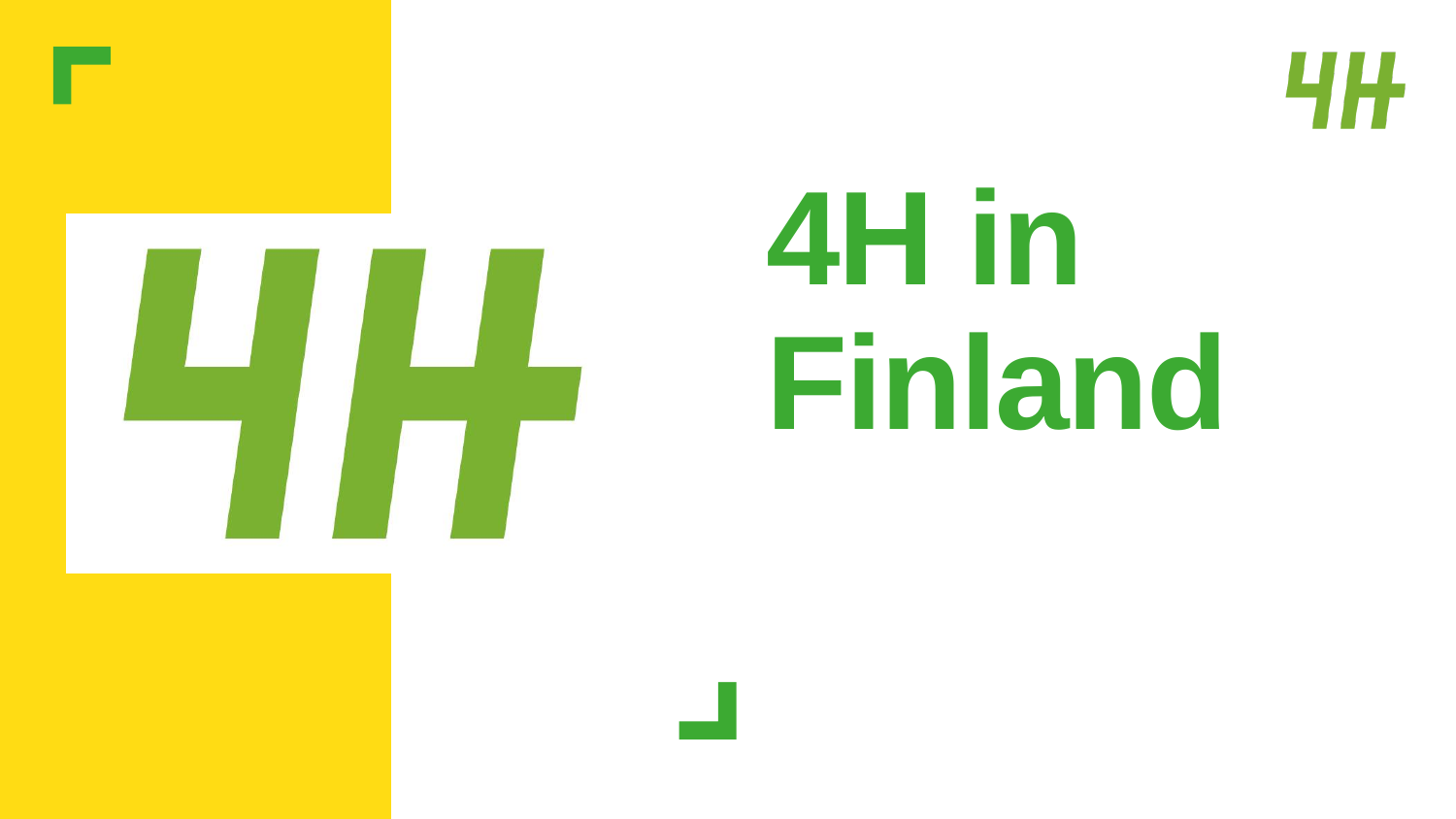#### **Finnish 4H Federation**

- Founded in 1928
- 49 000 members, of which 41 000 young people, 6 to 28 years (2018)
- 225 local 4H-associations and the Finnish 4H Federation (national office)
- 3 600 volunteers
- Politically independent
- Financed by the Ministry of Agriculture (EUR 3,9 million 2018) and municipalities (at local level)

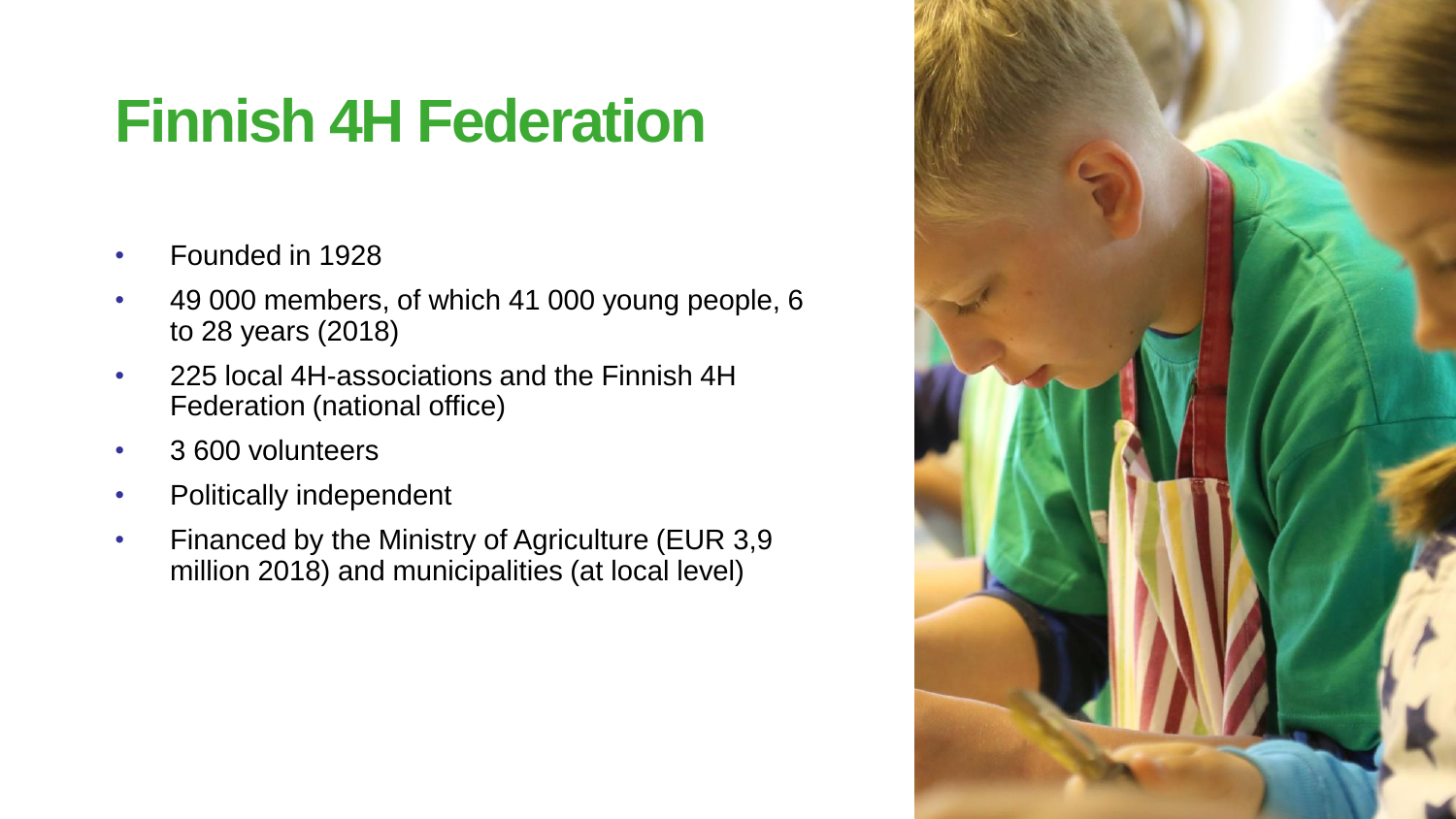**4H Clubs**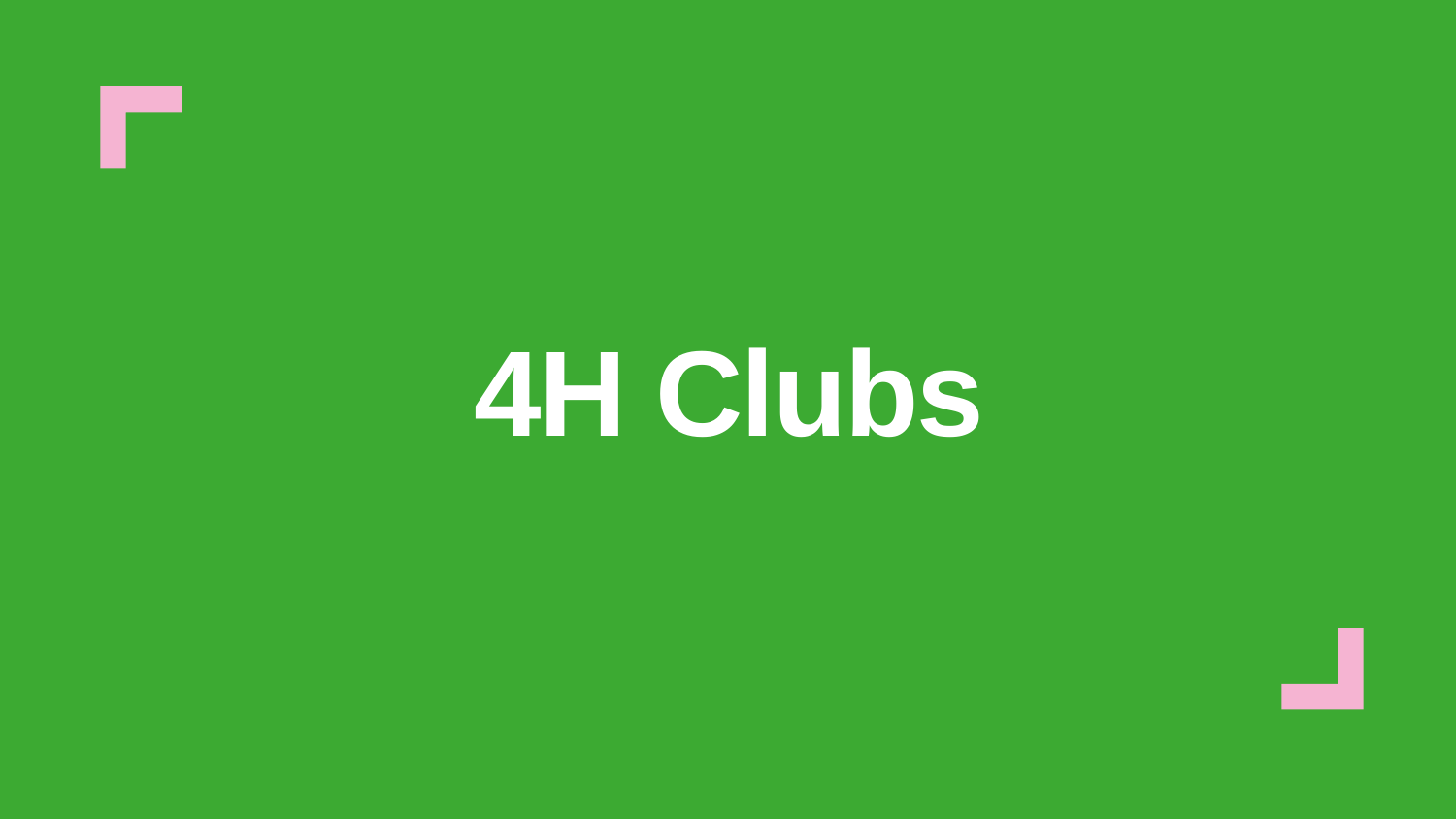### **4H hobby starts in a 4H club**

- 3 000 clubs for kids 6-12 years
- 3 700 club leaders, adults and teenagers
- During school holidays 4Hassociations offer popular day camps

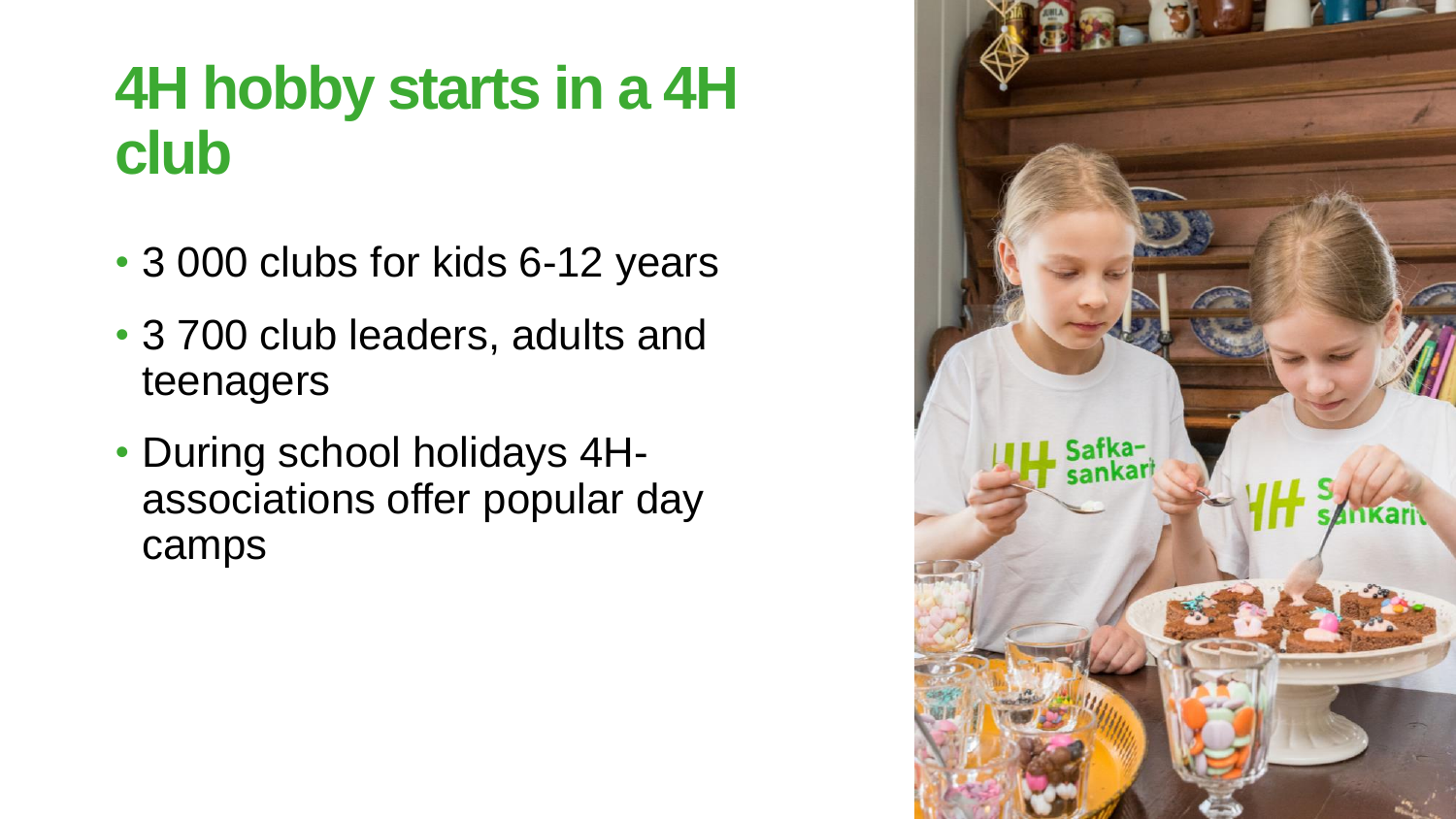### **In 4H clubs kids learn useful practical skills**

- Gardening
- Forest and nature
- Animals
- Cooking
- Handicrafts
- Traffic and sports
- International
- Communications
- Environment

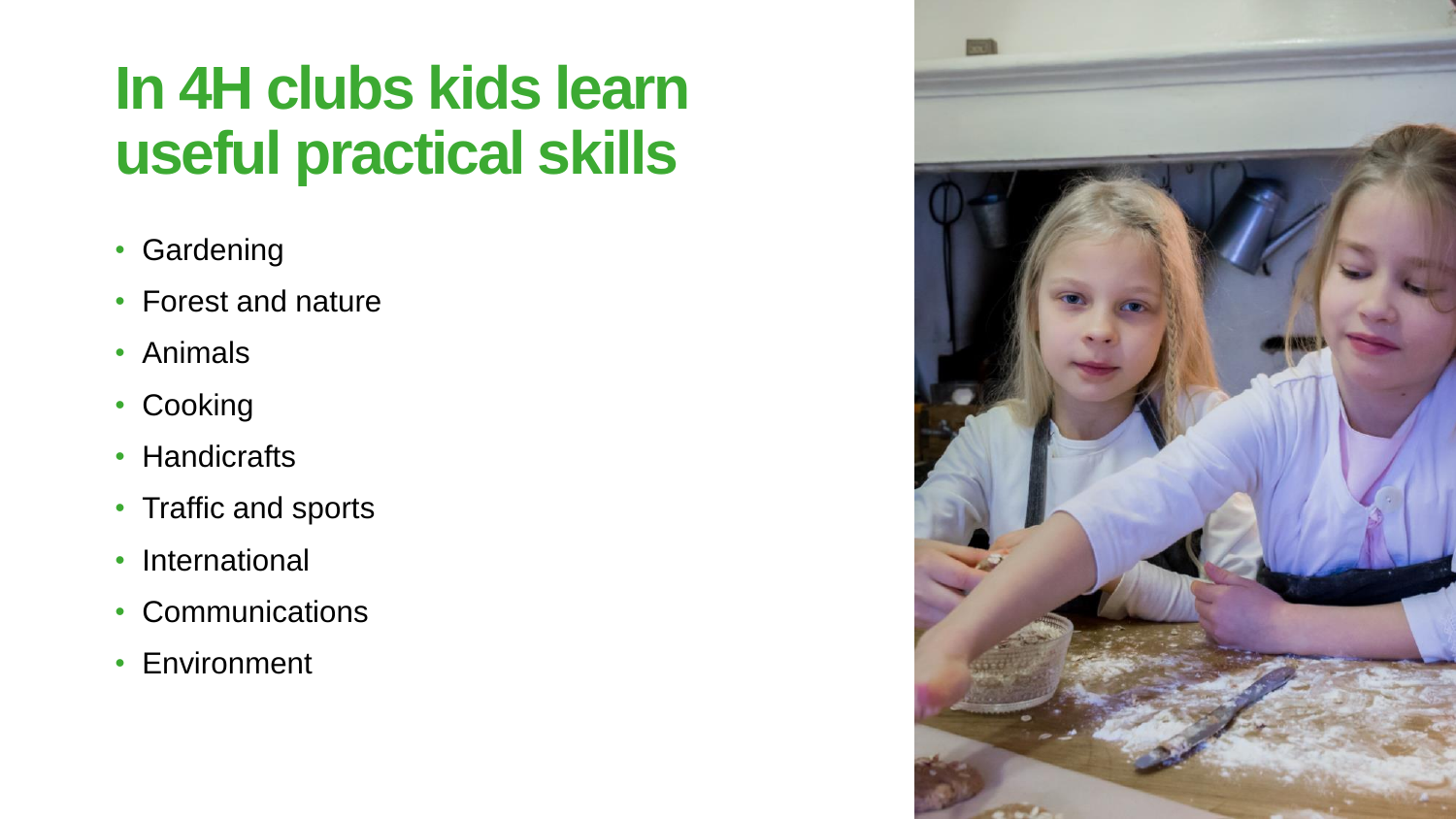

## **TOP task bank**

**www.toptehtavat.fi**

×.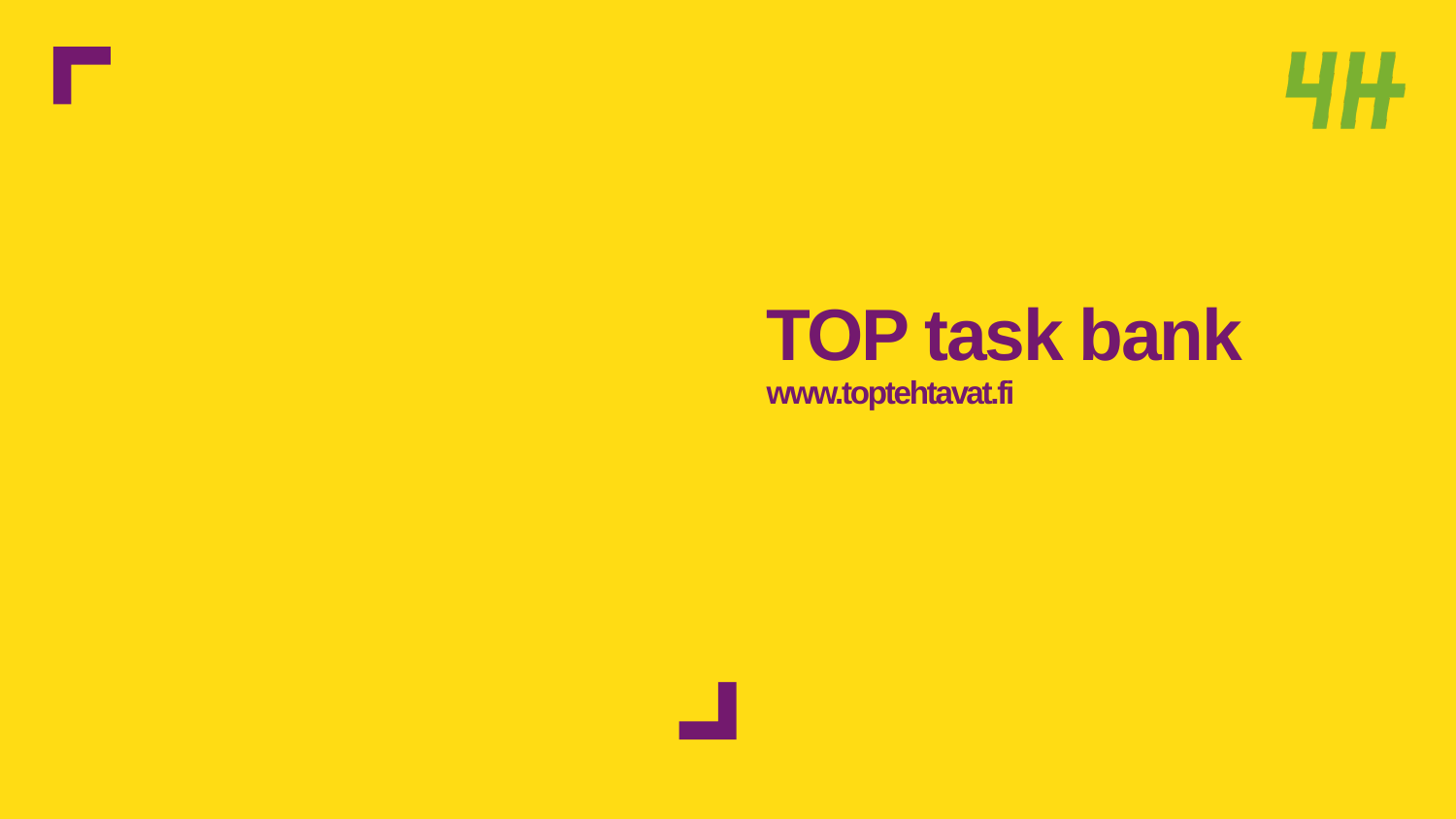**Courses, coaching**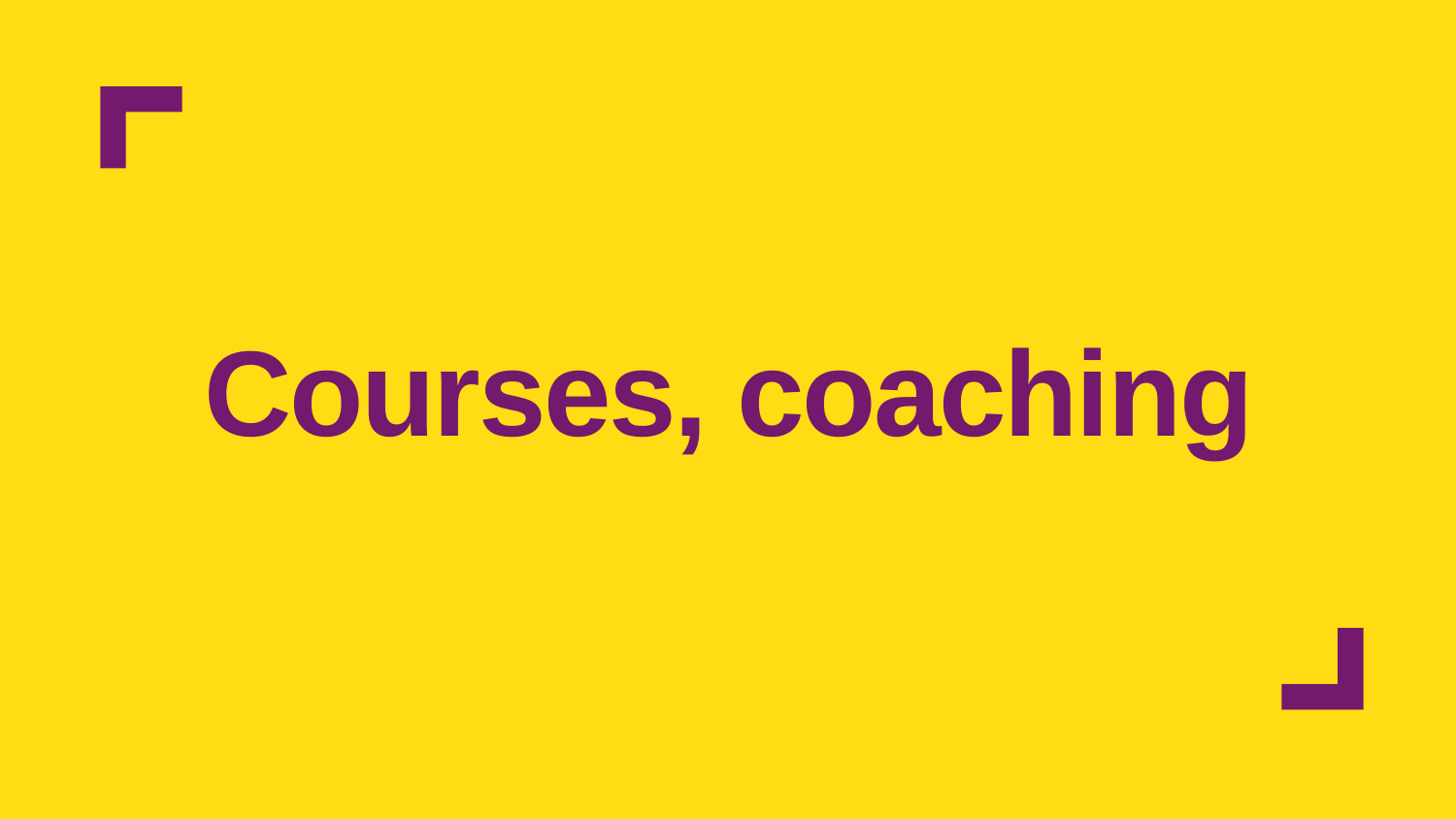### **Courses to develop employment skills**

- Licence to working life course
- 4H Enterprise course
- Club leader course
- At the local level: housework, forest work, dogsitter, catsitter, babysitter, garden work etc.

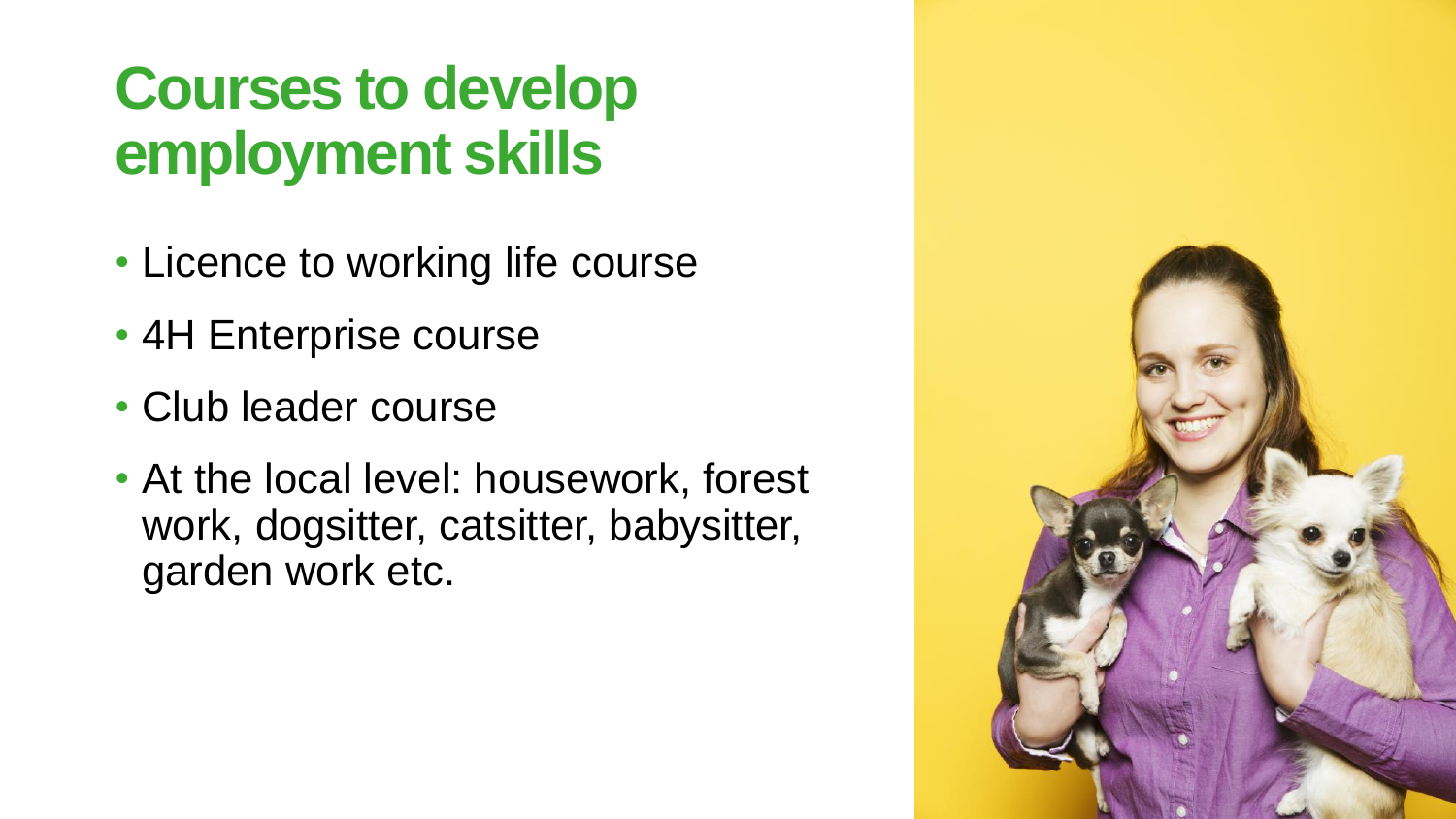# **Work experience**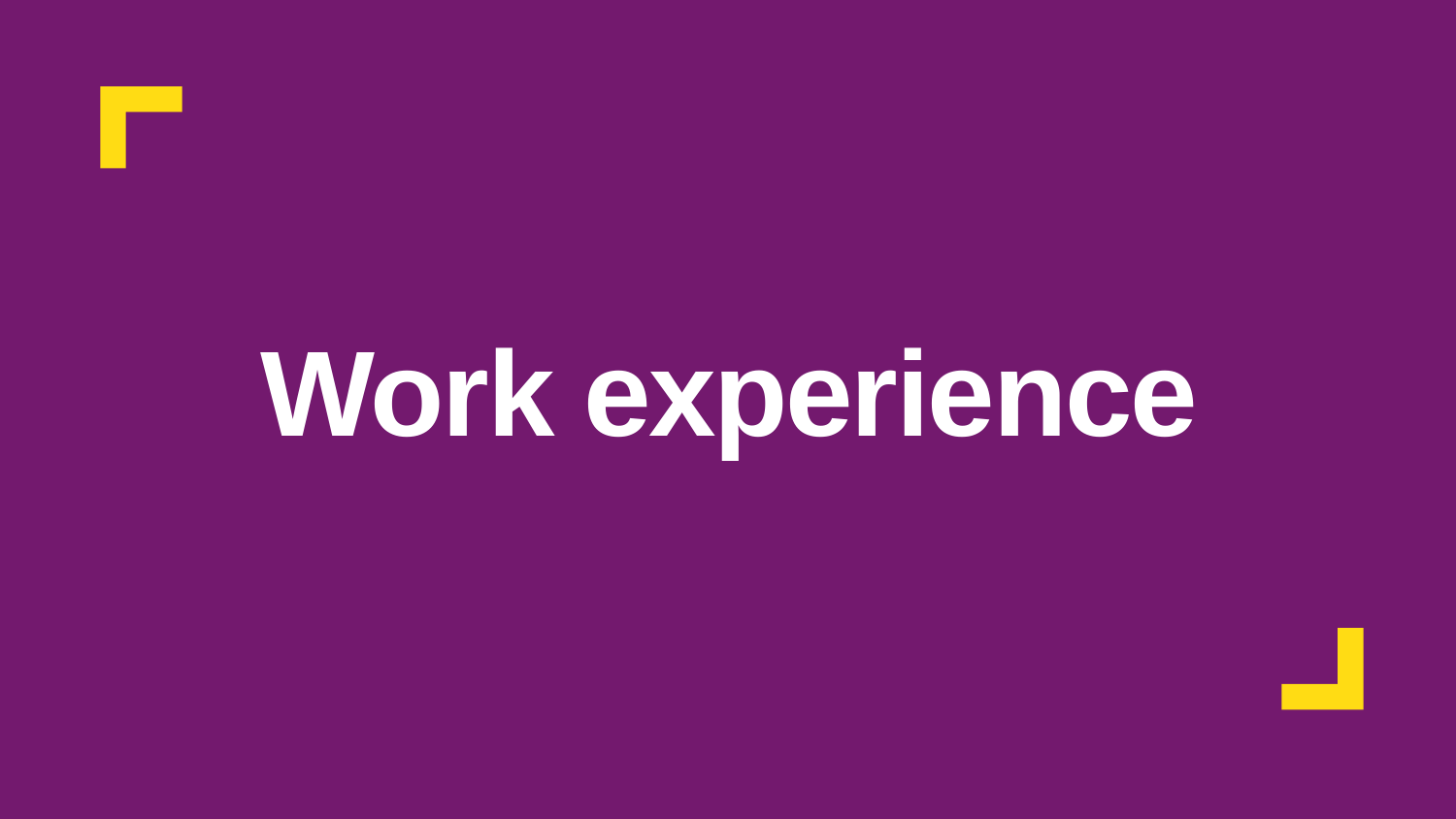### **4H Enterprise**

- Young entrepreneurs make and sell their own products
- 4H enterprise can be established alone or with friends
- Every 4H entrepreneur has a mentor

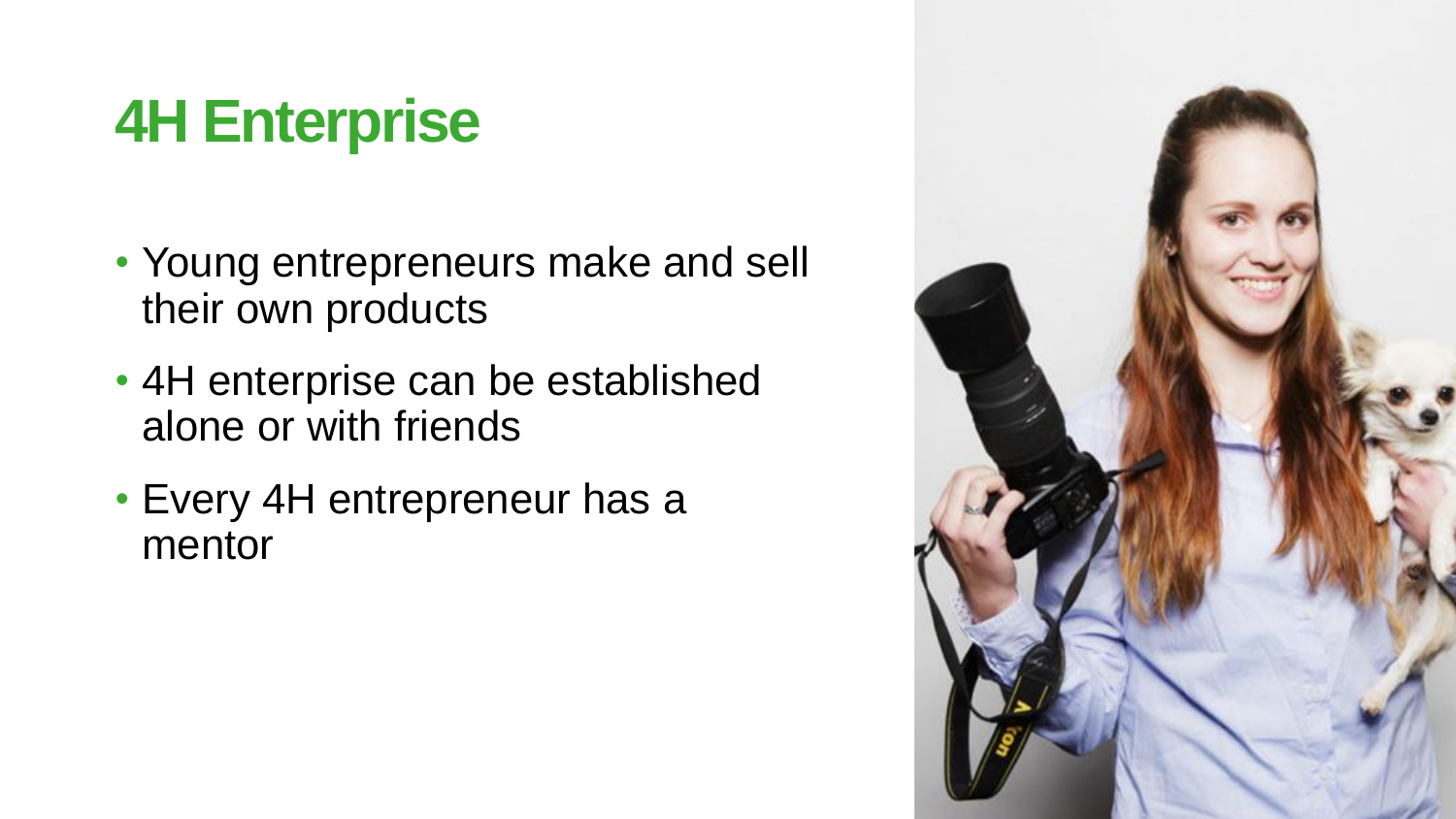### **4H Enterprise**

- 4H enterprise can be set up by a 4H member aged 13-28
- Sales of a 4H enterprise must be within 50 and 7 000 euros per year
- The young entrepreneur ...
	- signs a written agreement with the mentor
	- writes a business plan
	- submits a start-up notification to the 4H association
	- delivers an annual report and financial report to the 4H association.

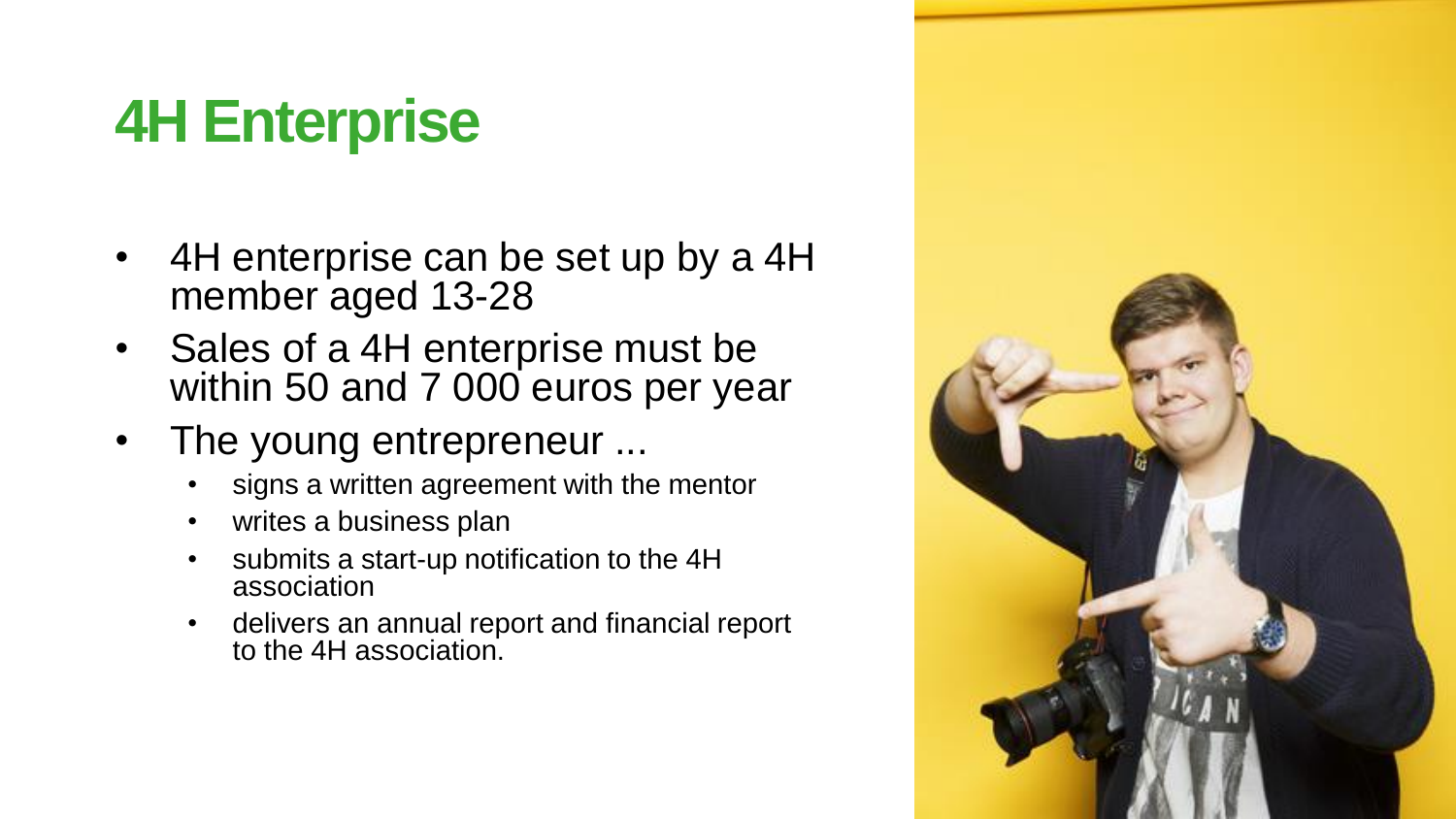#### **4H associations offer jobs for members**

- Over 7 000 jobs every year
- Income for the 4H members over 4,2 million eur (2018)
- 4H Association as the employer

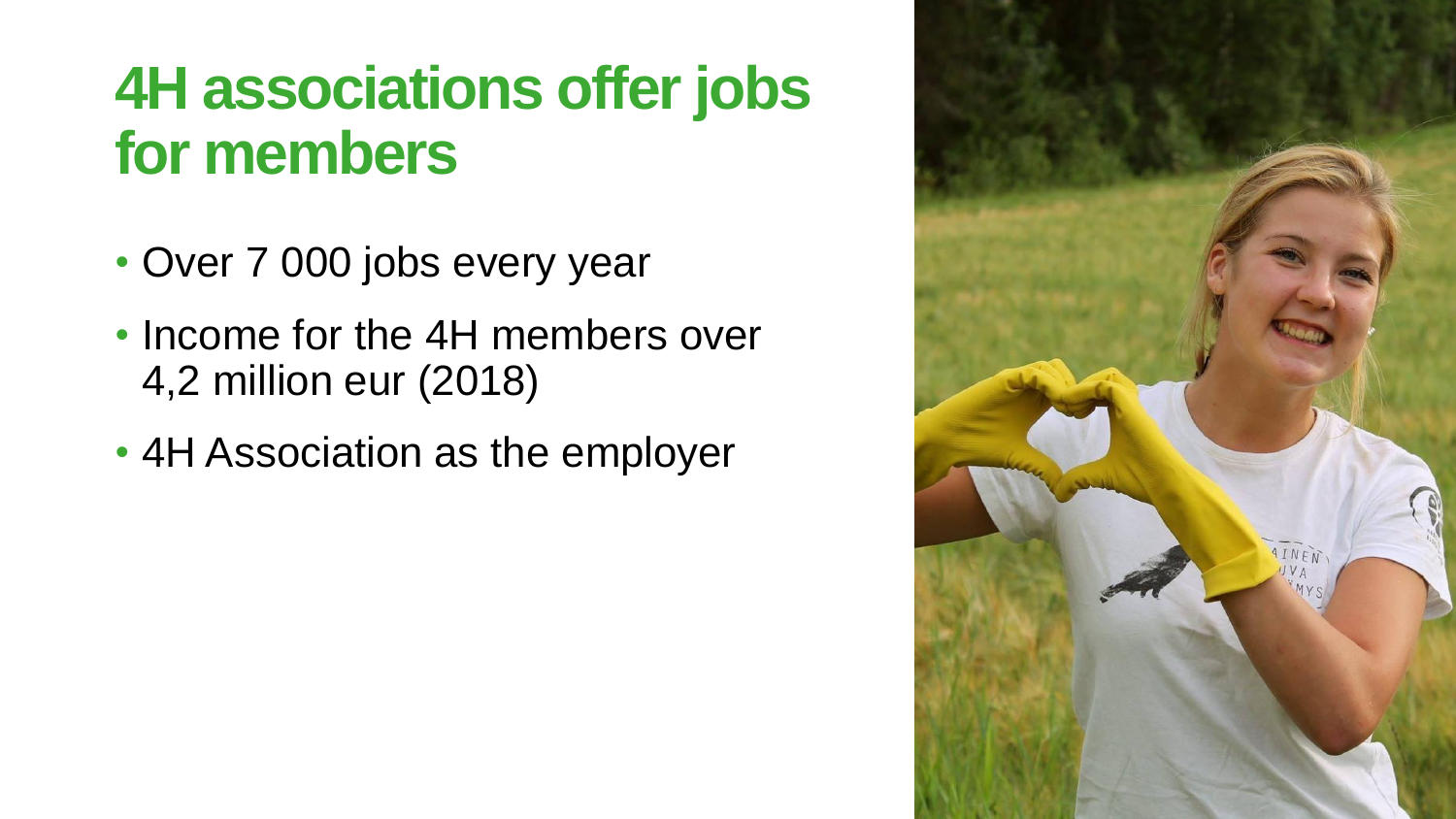### **International activities e.g.**

- Youth exhange programs (IFYE, SIRYE)
- RYEurope co-operation: seminars and Rally
- Nordic camps
- Global 4H day
- International projects
- International themes in 4H clubs